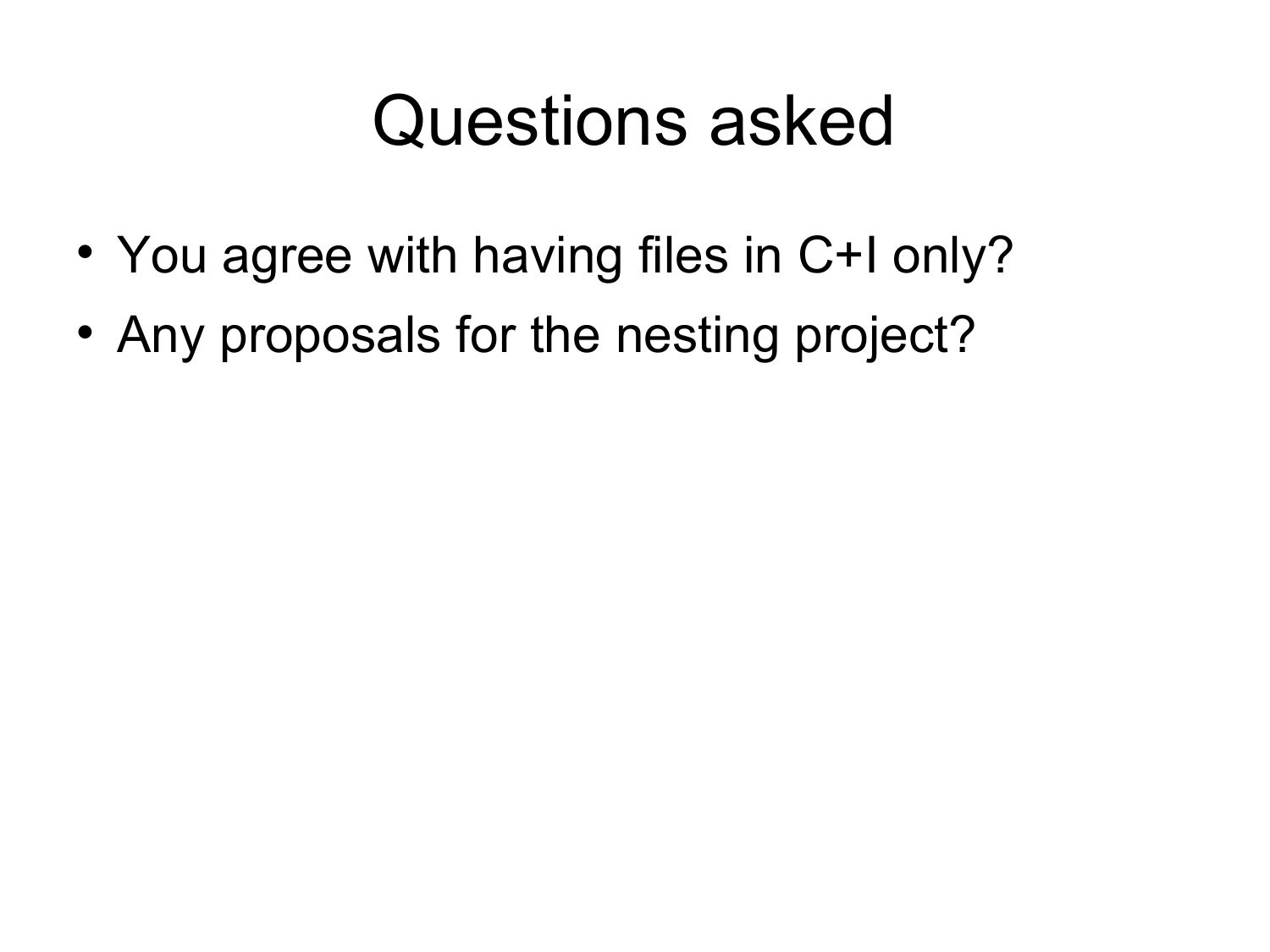## Reactions

- We should check the impact of the C+I restriction downstream in the applications
- Should we, for the nesting project, also perform tests the other HARMONIE models? Answer: problem is transversal, so we first focus for an optimal nesting and then the choice of the nested model.
- Two-way nesting: would that solve the temporal resolution problem? Yes, but can it be realized practically?
- Other stuff to include in the project: surface, orography, …
- Test different physics packages between coupling and coupled model
- Of course, as in any project new elements to be tested may arise.
- SL trajectory improvements for Boyd's solution: proposal C+I1+I2 the I2 a few points wide  $(-4)$  for the SL trajectories.
- We should avoid a clash with OOPS